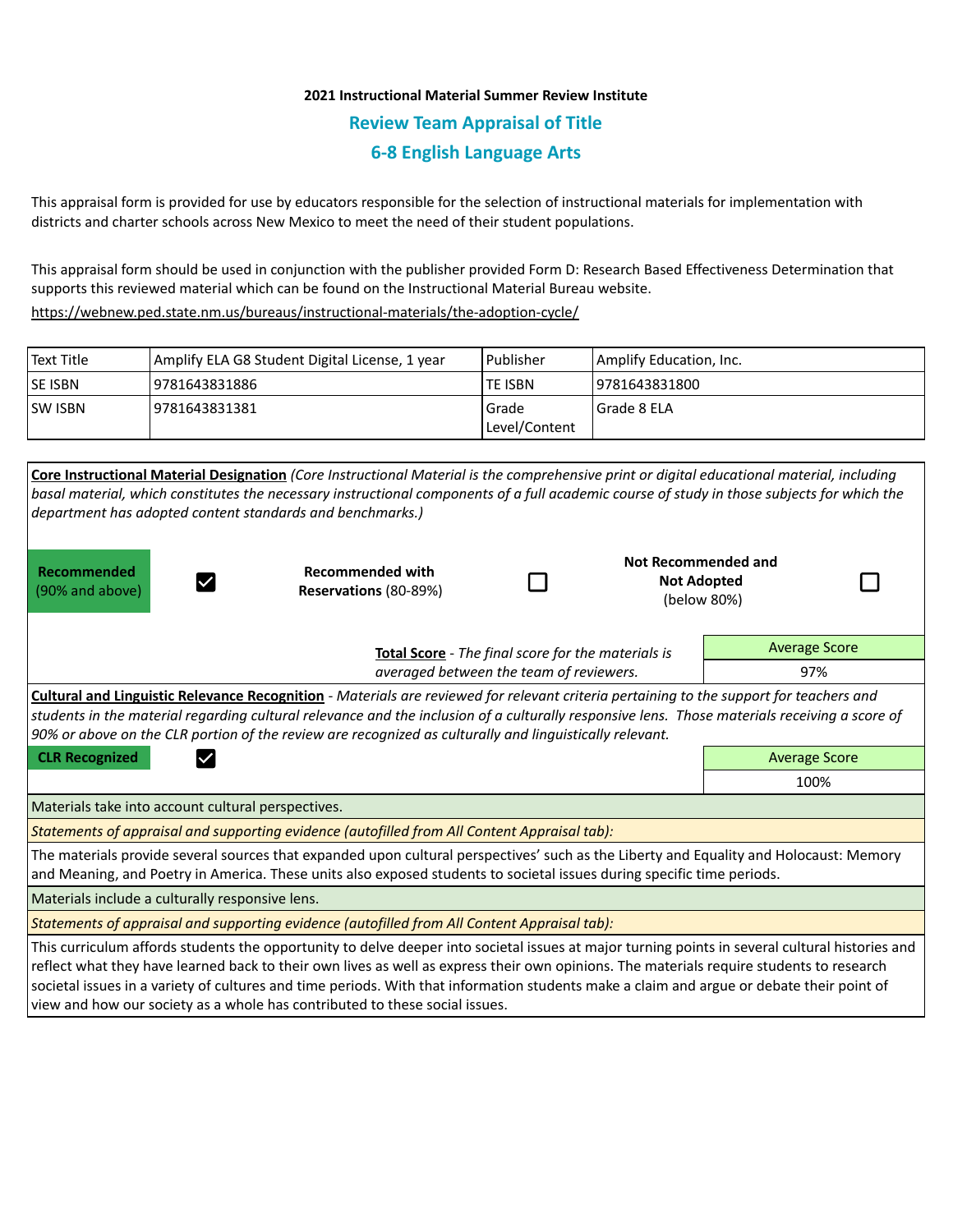**Standards Review** *- Materials are reviewed for alignment with the state adopted content standards, benchmarks and performance standards.*

Average Score

96%

Materials align with grade level ELA standards overall.

*Statements of appraisal and supporting evidence:* 

The materials provide a rigorous collection of texts, writing assignments, and activities that align with 8th grade level standards. The materials are a combination of informative and literary texts and cover a wide berth of genres.

Materials align to reading standards.

*Statements of appraisal and supporting evidence:* 

Reading selections are within the 8th grade level band for the majority of the text selections, however there are below grade text at the 750 lexile and texts at the challenging level up to the 1620 lexile level. Text genres include poetry, narrative, informational texts: primary and secondary sources, short stories, closed passages, novels, and graphic novels. The close reading exercises support formation of critical and higher level thinking skills, such as comparing and contrasting, problem solving, and relating to real-life circumstances.

Materials align to writing standards.

*Statements of appraisal and supporting evidence:* 

The materials align to writing standards and include the following styles of writing: argument, narrative, expository, informational, research projects, and multimedia projects. Each lesson contains one or more writing assignment ranging from a quick write up to full essays. Writing lessons include a graphic organizer, rubric, and editor's checklist for student support. Units contain additional resources including mastering conventions, grammar, vocabulary, and spelling support. Several of these resources are offered in both English and Spanish. The program offers both an online and print option of a writing journal and writing prompts can be modified to different levels of support for student's individual needs due to language and specific learning development. When writing research essays, students have to determine the credibility of internet sources and if a source was primary, secondary, or tertiary. Formative assessments are tied to writing prompts focusing on productivity, focus, use of evidence, and conventions. A story writing unit is incorporated at each grade level that follows a progression of writing a narrative.

Materials align to speaking and listening standards.

*Statements of appraisal and supporting evidence:* 

This curriculum provides a wide variety of opportunities for students to engage with peers for speaking and listening standards including: Socratic seminars, role playing, debate activities, class discussion, group discussion, partner and collaboration work, and presentations. The Emancipation Project engages students in an immersive event requiring students to work together in groups to synthesize dozens of artifacts into a few larger stories. This activity requires complex thinking and reflection skills around societal issues from texts read in the unit. Differentiation support for special needs and ELL students are incorporated in each unit and lesson to provide the opportunity for these student populations to be fully engaged in the rigorous and complex lessons with their peers.

Materials align to language standards.

*Statements of appraisal and supporting evidence:* 

This curriculum provides multiple resources for language growth and development. A self-guided vocabulary app, which uses game-like lessons, are at the beginning of each sub unit's lesson. Both academic and domain specific words are addressed through the vocabulary lesson which provides support for ELL students. During the weekly Flex days, the teacher can assign activities for additional skill support in Work that Word, PDF worksheets, and Mastering convention lessons.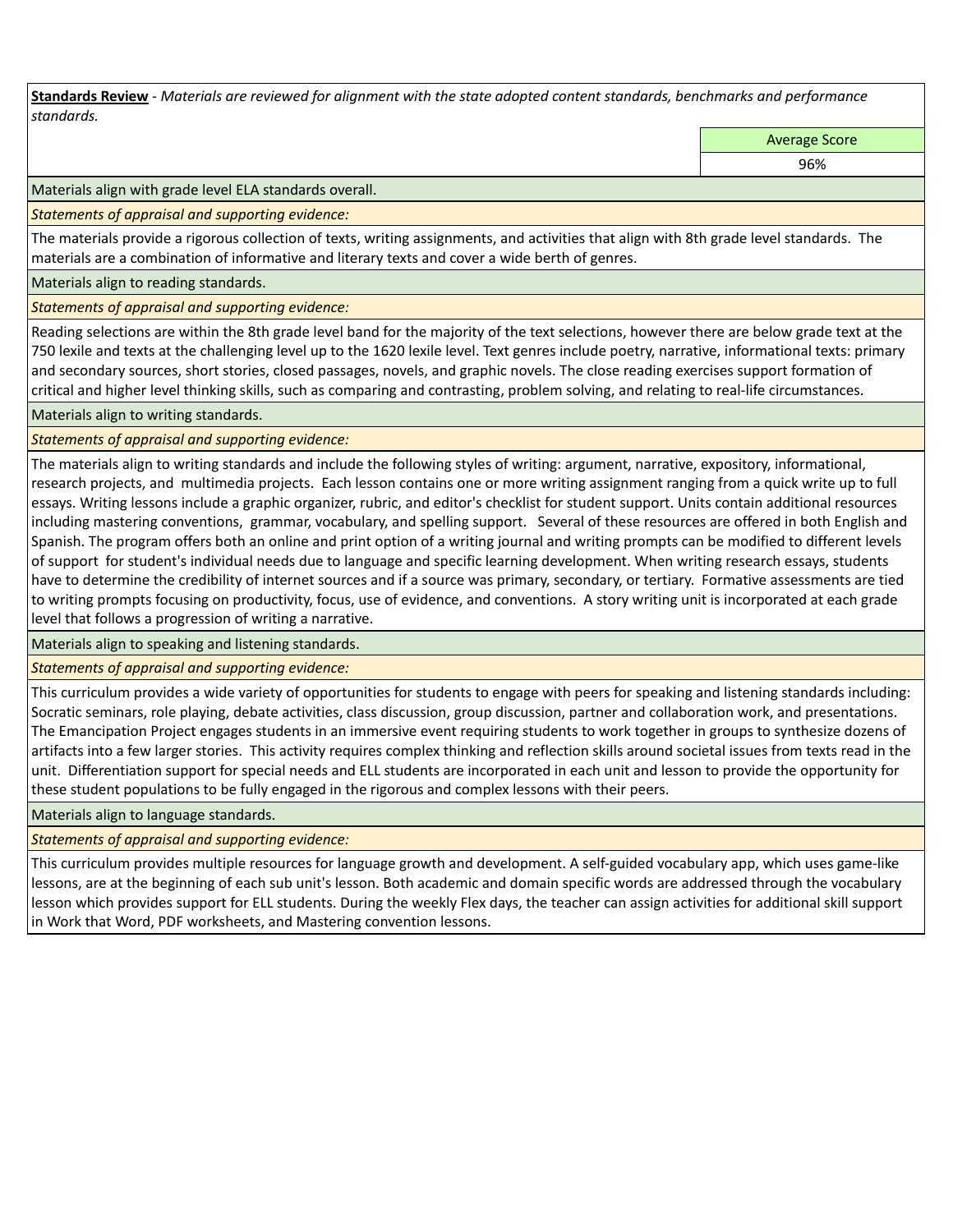**ELA Content Review** *- Materials are reviewed for relevant criteria pertaining to the support for teachers and students in the specific content area reviewed.*

Average Score

98%

Materials provide a selection and range of high-quality texts worthy of students' time and attention, exhibiting exceptional craft and thought and/or providing useful information.

*Statements of appraisal and supporting evidence:* 

Within this curriculum, lessons are centered around high quality complex text that develop skills in critical thinking, vocabulary, and academic knowledge. A rich selection of novels and texts to meet the needs of a variety of students are found in the Amplify library that make reading available for all students. The lexile range begin at 750 supporting lower level readers and move through the lexile range up through 1620 to challenge advanced students. The genre of text including Graphic novels like Gris Grimley's "Frankenstein", Romeo and Juliet, and several seminal documents. In unit 2, Liberty and Equality, students have the opportunity to research and debate societal issues surrounding slavery and the civil rights era. The Amplify library also provides students with more than 650 novels to choose from in a wide range of genres including horror, science fiction, animal stories, sports, and more.

Questions in the materials are high-quality text-dependent and text-specific questions. The overwhelming majority of these questions are text-specific and draw student attention to the particulars in the text.

*Statements of appraisal and supporting evidence:* 

The materials consistently ask students a topic-based question then, follow up with referring students back to the text to find evidence that supports their answer to the previous question. The materials provide teachers with questioning techniques that engage students in the topic and assess their prior knowledge. Students are tasked with creating open ended questions to deepen comprehension and analyze information to prepare for Socratic seminars, debates, and group discussions. Teachers are provided with scripted questions in the Lesson Brief to aid comprehension and encourage students to access their background knowledge. The end of unit reading assessment addresses selective and constructive questions.

Materials provide scaffolding and supports to enable students' learning of English language arts.

*Statements of appraisal and supporting evidence:* 

The materials focus on supporting ELL and special needs students through scaffolding and differentiated activities in each lesson. Teachers can assign students to different levels of differentiation starting with the core or grade level students, the substantial or significant scaffolding for ELL and below grade level students, as well as the challenge activities for advanced AES students. ELL support is also provided in three levels from the light or bridging student to the moderate need or emerging student to the expanding student. Each lesson in the lesson brief provides a section labeled differentiation that support teachers with alternative activities and assessments that can be assigned to these students. The teachers are also supported with a variety of strategies on how to pair students, use graphic organizers and provide audio text of materials. Each text can also be read aloud at the students discretion by clicking on the microphone icon.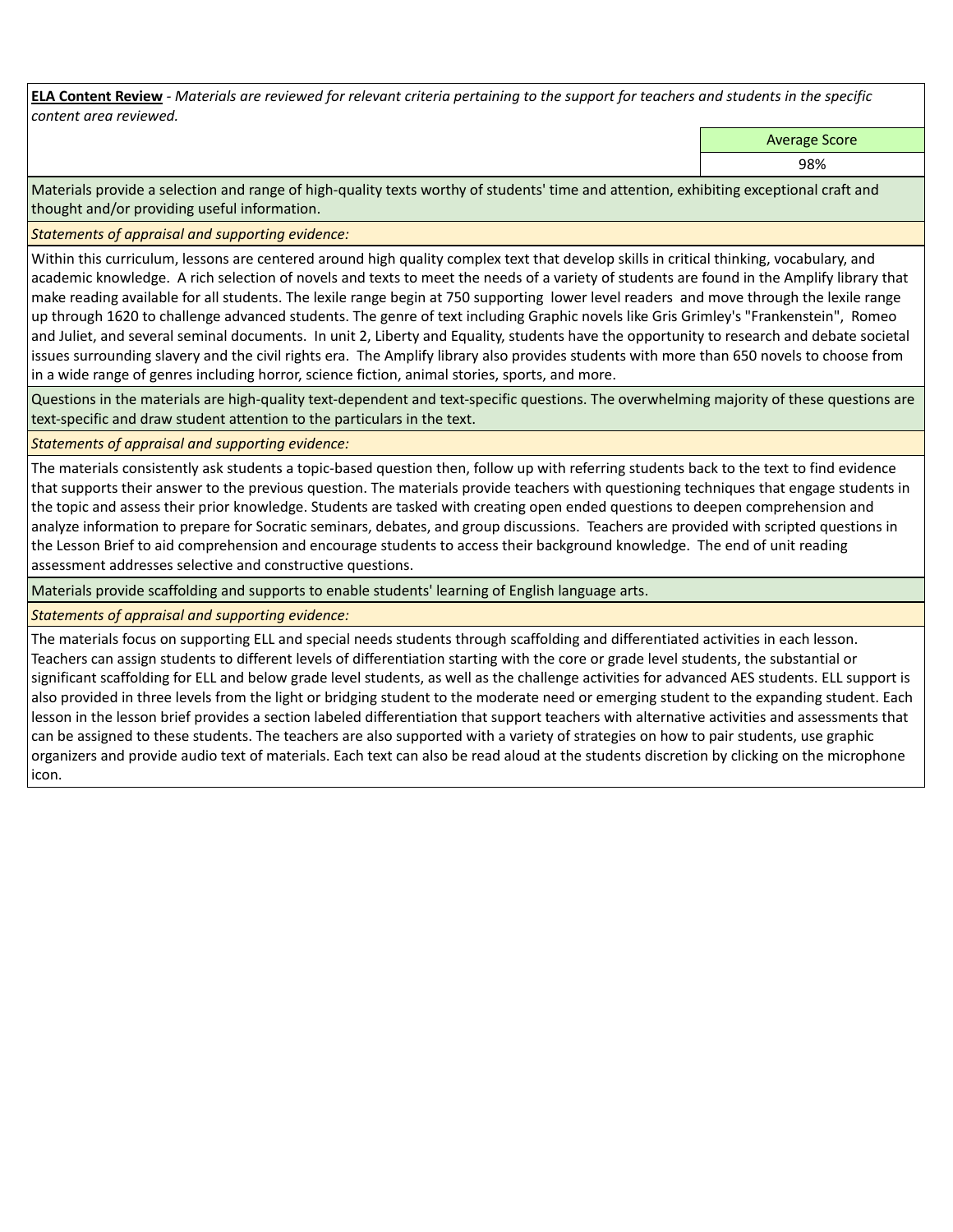**All Content Review** *- Materials are reviewed for relevant criteria pertaining to the support for teachers and students in the material regarding the progression of the standards, lesson structure, pacing, assessment, individual learners and cultural relevance.*

Average Score

100%

Materials are coherent and consistent with the standards that all students should study in order to be college and career ready.

*Statements of appraisal and supporting evidence:*

The materials provide a rigorous curriculum that align with grade level standards. Lessons are consistent with the skills and knowledge students need to have to pursue college and post-secondary careers. Students learn to read and comprehend a variety of genre. Lessons required students to gather evidence, form opinions and develop solutions/conclusions based on that evidence. Reading and researching political and societal events prepare students for engaging with their peers at a higher level of thinking. Speaking and listening activities such as role playing, debates and presentations prepare students for post-secondary education requirements in technology, teamwork and critical thinking.

Materials are well designed and take into account effective lesson structure and pacing.

*Statements of appraisal and supporting evidence:*

The curriculum provides an ELA program guide and grade overview guide for grades 6-8 that supports consistency throughout all three grades and sets unit and lesson pacing structure. Each grade level unit is structured consistently with units, sub units, lessons and activities. The dashboard for each lesson is consistent, providing ease of use for students. Within each lesson is a lesson brief that supports teachers with: planning, differentiation, required materials, and standards. Lessons and tasks build upon each other, culminating in an online reading assessment for each unit.

Materials support teacher planning, learning, and understanding of the standards.

*Statements of appraisal and supporting evidence:*

The materials provide teachers with the ELA Program Guide and Grade Overview. Each lesson also contains a lesson brief which outlines the individual standards used in that lesson, with emphasis on a focus standard. Additional materials for planning and preparation are the Mastering Conventions 1-4, writing journals, writing prompts, unit backgrounds in both English and Spanish, and a vocabulary app. In the Global Navigation additional tools can be found including: ELA apps, custom apps, the Amplify library, Quill, and interim assessments.

Materials offer teachers resources and tools to collect ongoing data about student progress on the standards.

*Statements of appraisal and supporting evidence:*

This curriculum addresses both formative and summative assessments that measure and support personalized instruction in language, reading and writing. Teachers are provided with a snapshot of student performance on reading comprehension and writing assignments. To assist the teacher, the curriculum incorporates a reporting program devised to track student work and make recommendations on support; however, since there is no student data inputted for review we cannot affirm the validity of this program. A variety of assessments are provided within the units such as formative assessments, exit tickets and summative assessments including unit essays, unit reading assessments, and interim assessments. Embedded assessments measure and support personalized instruction in language, reading and writing.

Materials support effective use of technology to enhance student learning.

*Statements of appraisal and supporting evidence:*

The materials provide a variety of opportunities for students to work with technology. Within each unit students access technology to identify highlighted vocabulary, complete close passages, and take assessments. In the units: Liberty and Equality and Holocaust: Memory and Meaning there are technology-based research projects. In the Poetry unit there are several embedded videos and interactive illustrations. The materials also provide an online Vocabulary app and the Dictionary app.

Materials can be easily customized for individual learners.

*Statements of appraisal and supporting evidence:* 

The curriculum provides an opportunity for teachers to assign students to the correct level of differentiation for their individual needs within each lesson. Each lesson provides alternative activities for ELL and special needs students as well as challenge activities for advanced students. Lessons support students with the opportunity to have text read aloud with an eReader.

Materials give all students extensive opportunities and support to explore key concepts.

*Statements of appraisal and supporting evidence:*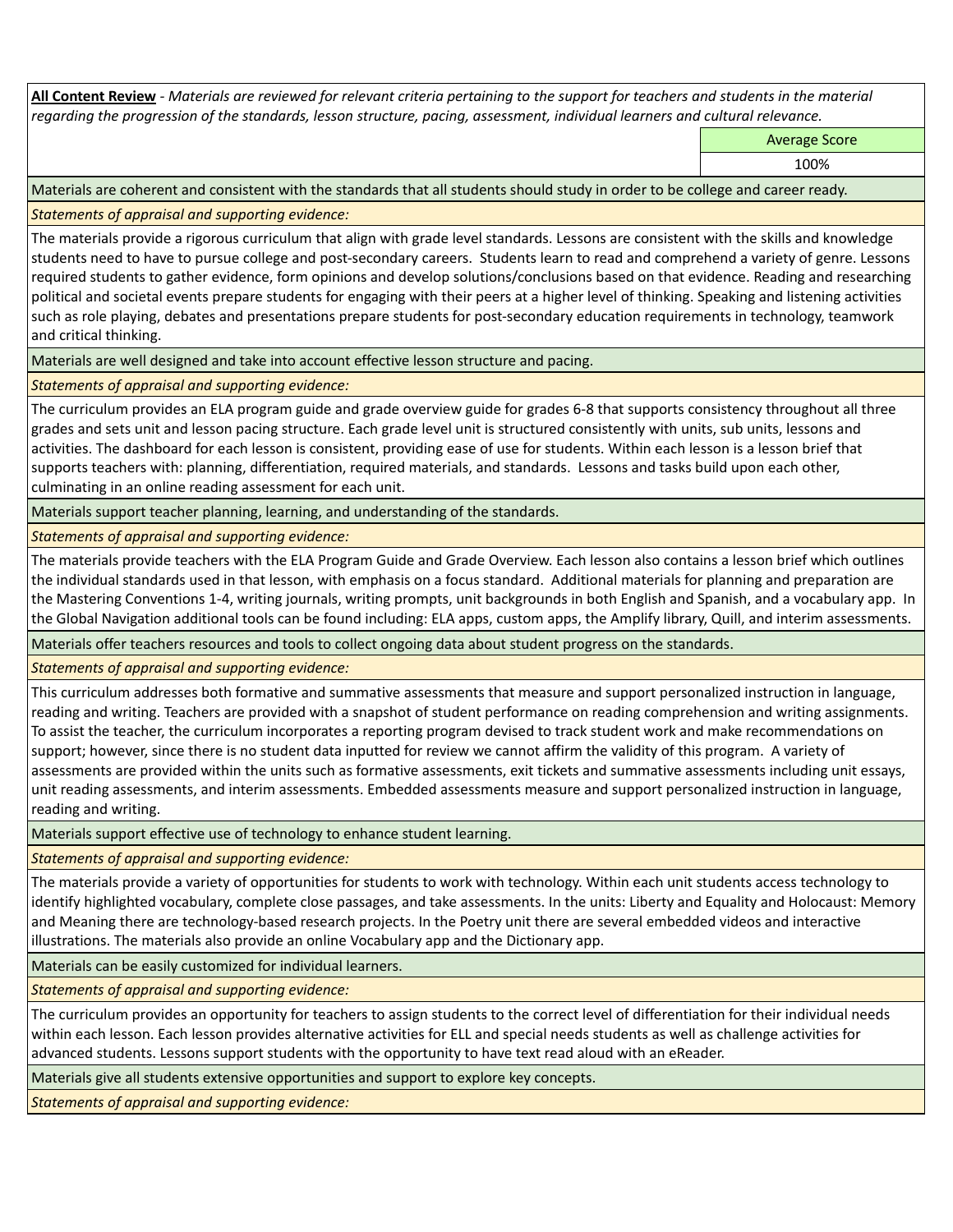The curriculum gives all students support in key concept areas, such as grammar where a focus on pronoun usage, verb tense, sentence structure and punctuation. To support the struggling student, the online assessment report tool makes suggestions for Flex-day remediation. A rich range of literary genres guide students to an understanding and comprehension of key literary concepts.

Materials take into account cultural perspectives.

*Statements of appraisal and supporting evidence:*

The materials provide several sources that expanded upon cultural perspectives' such as the Liberty and Equality and Holocaust: Memory and Meaning, and Poetry in America. These units also exposed students to societal issues during specific time periods.

Materials include a culturally responsive lens.

*Statements of appraisal and supporting evidence:*

This curriculum affords students the opportunity to delve deeper into societal issues at major turning points in several cultural histories and reflect what they have learned back to their own lives as well as express their own opinions. The materials require students to research societal issues in a variety of cultures and time periods. With that information students make a claim and argue or debate their point of view and how our society as a whole has contributed to these social issues.